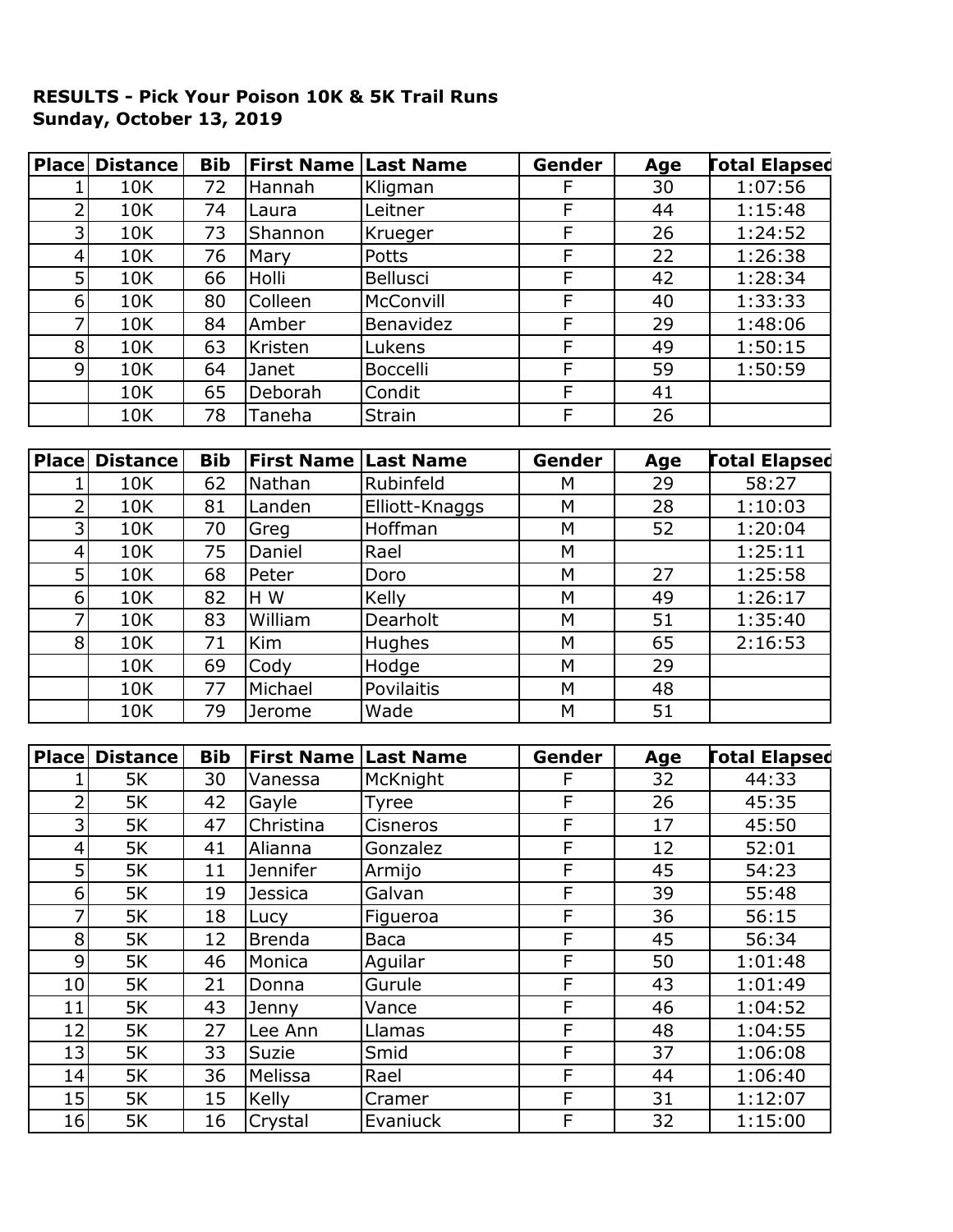| 17' | 5K | 44 | Gayla          | Walden       | σT | 1:27:52 |
|-----|----|----|----------------|--------------|----|---------|
| 18  | 5K |    | Anna           | Racicot      | 68 | 1:38:50 |
|     | 5K |    | Katherine      | Flory        | 42 |         |
|     | 5K | 14 | Bethany        | Brown        | 32 |         |
|     | 5K | 40 | <b>Dolores</b> | Sanchez-Sena |    |         |

|                | <b>Place Distance</b> | <b>Bib</b>     | <b>First Name Last Name</b> |           | Gender    | Age             | <b>Total Elapsed</b> |
|----------------|-----------------------|----------------|-----------------------------|-----------|-----------|-----------------|----------------------|
| 1              | 5K                    | 52             | Daniel                      | Philips   | M         | 11              | 38:23                |
| $\overline{2}$ | 5K                    | 45             | Zachary                     | Waltz     | M         | 16              | 38:36                |
| 3              | 5K                    | $\overline{2}$ | Joseph                      | Maestas   | ${\sf M}$ | 58              | 39:28                |
| $\overline{4}$ | 5K                    | 49             | Alan                        | Philips   | M         | $\overline{52}$ | 40:56                |
| 5              | 5K                    | 37             | Lucas                       | Rael      | M         | 38              | 42:42                |
| 6              | 5K                    | 31             | Jim                         | Newman    | M         | 45              | 45:47                |
| 7              | 5K                    | 35             | James                       | Smid      | M         | 47              | 46:38                |
| 8              | 5K                    | 29             | Jose                        | Lovato    | M         | 34              | 47:24                |
| 9              | 5K                    | 8              | Mark                        | Gallegos  | M         | 50              | 48:45                |
| 10             | 5K                    | 59             | Chas M.                     | Williams  | M         | 52              | 48:57                |
| 11             | 5K                    | 6              | Colman                      | Mahony    | M         | 13              | 49:12                |
| 12             | 5K                    | 20             | Isaac                       | Gonzales  | M         | 23              | 50:16                |
| 13             | 5K                    | 34             | Stephanie                   | Owens     | M         | 47              | 50:32                |
| 14             | 5K                    | 32             | Isaac                       | Ortega    | M         | 14              | 53:23                |
| 15             | 5K                    | $\overline{7}$ | John                        | Mahony    | M         | 52              | 55:16                |
| 16             | 5K                    | 10             | Rex                         | Culp      | M         | 72              | 56:49                |
| 17             | 5K                    | 24             | Kevin                       | Vargas    | M         |                 | 1:12:56              |
| 18             | 5K                    | 39             | Ron                         | Salazar   | M         | 53              | 1:14:28              |
| 19             | 5K                    | 17             | Jayson                      | Evaniuck  | M         | 42              | 1:15:01              |
| 20             | 5K                    | 26             | Jude                        | Link      | M         | 10              | 1:32:50              |
| 21             | 5K                    | 25             | Ezra                        | Link      | M         | 13              | 1:32:54              |
| 22             | 5K                    | 23             | Joshua                      | Link      | M         | 42              | 1:32:55              |
| 23             | 5K                    | $\overline{4}$ | <b>Steve</b>                | Racicot   | M         | 70              | 1:38:49              |
|                | 5K                    | 9              | Wilton                      | Parker    | M         | 74              |                      |
|                | 5K                    | 22             | <b>Thomas</b>               | Harris    | M         | 31              |                      |
|                | 5K                    | 28             | Daniel                      | Lovato    | M         | 29              |                      |
|                | 5K                    | 38             | Ji                          | Rael      | M         | 20              |                      |
|                | 5K                    | 60             | William                     | Macdonald | M         | 78              |                      |